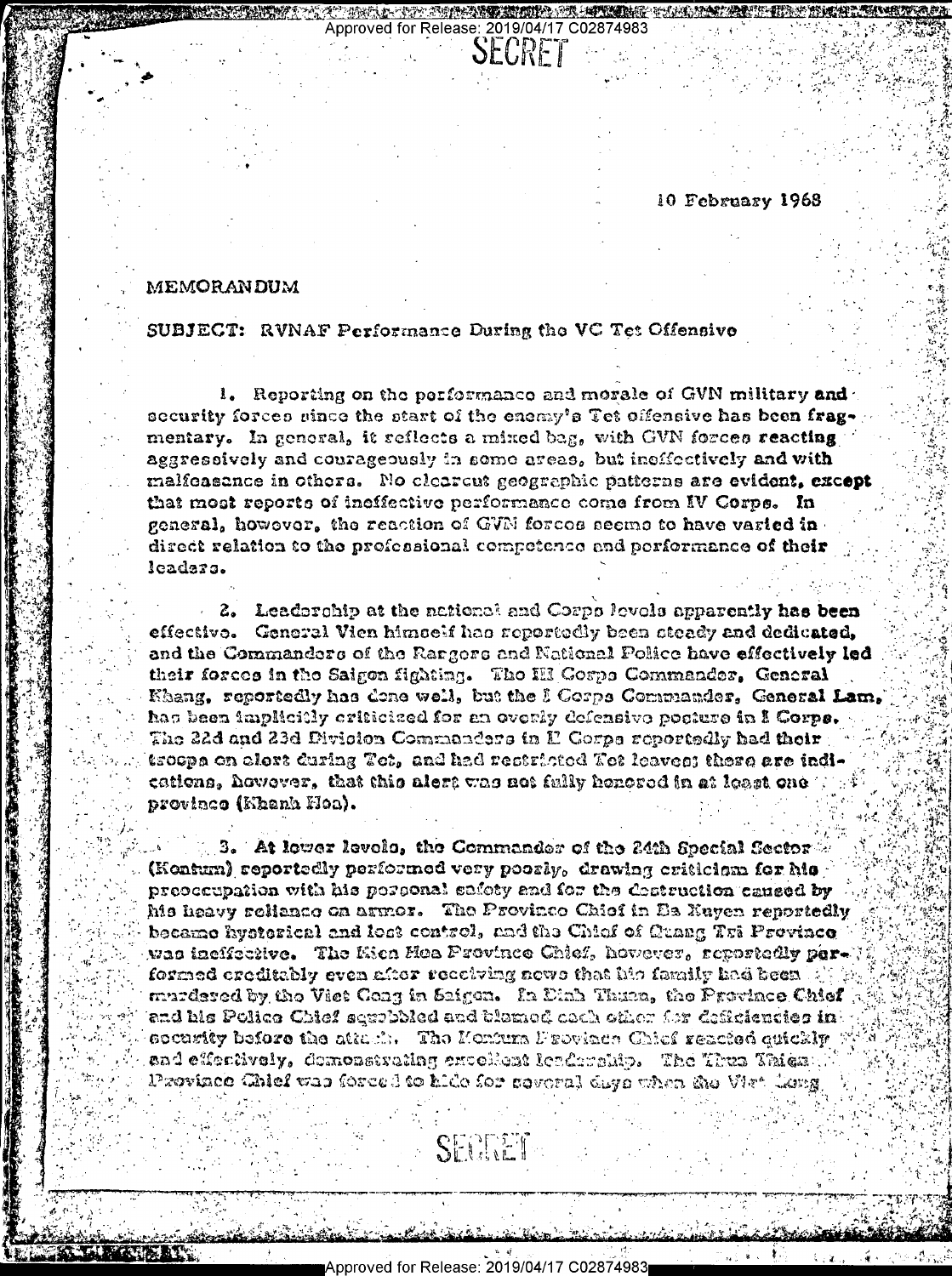Approved for Release: 2019/04/17 C02874983

## SECRET

**TALE ADENTS PLATFORMED** 

**SALE AND THE REAL PROPERTY OF STATE** 

occupied his house. The Quang Nam Chief has been quite effective in organizing and directing his forces and in attempting to maintain civil morale. No specific reports have been received on other officials at that level.

4. The alert posture of RVNAF elements varied, but seems to have been generally adequate, considering their normal standards observed during the Tet holidays. Major deficiencies were noted in Chau Dec Province, where defenses seem to have been totally relexed for Tet. Quang Ngal forces, on the other hand, reportedly were not granted Tet loave.

The initial reaction of RVNAT and other security elements to 5. the Viat Cong attacks were generally described as fair to good with the notable exception of the forces in Vinh Long, Chau Doc, and Sa Dec Provinces. There was no organized resistance to the attack in Chau Doc, and Rangers in Vinh Long were slow in reacting and unaggreented diterwards. In Sa Dec. provincial authorities initially "refused to operate." Considerable confusion was reported in the early defense of Vinh Long. ARVN units in Ea Xuyen were reported incifective. In Phong Dinh, the reaction was slow but once the troops rallied, they displayed exceptional bravery and coprit. Outstanding defensive performances were recorded by ARVN units in An Xuyen, Khanh Hoa, Diab Tuong, and Hien Hoa. A lack of planning and organization was reported, however, in Kien Hoa.

 $^\circ$  6. ARVN's performance, after the intital energy attacks were repelled and the cities were resured, seemp generally to have lacked aggressiveness. In only a few Provinces (Guang Nam. Chang Mgai, and Dinh Tueng) have there been indicctions of reasonably aggreceive purcuit and a determination to maintain preseure on the entmy. In Cumng Tri, ARVN units reacted slowly to attacks on district towns near the province capital, and their tactics tended to maximize property damage. ""Gverzeaction" or excessive destruce, tion was reported in other ereas, including Fontum, Vinh Long, and Chau Doc. In IV Corps, ARVN forces were generally decerbed as passive, unaggreccive, and preescupied with defeasive -- rether than effensive -operations, except in those areas whore U.S. troops were brought finite, assist in clearing the provincial capitals. In these inclances, the presence of U.S. forces was described as "clestrifying" in its impact on ARVN. The ARVN 7th Division (coloested with a brigade of the U.S. 9th Division in My. Tho), however, has had its troeps out on operations during the past few days.

7. Thore have been fow reports of desertions or defections. Elements, of the ARVN 45th Regiment in Dan Me Thuet may have joined the Vict Const troops in ARVN uniforms and in vehicles of that unit fired on a U.S. civilian compound, and the Communiote claim the defection of parts of that unit. We have no information to conflime Communiot claims of defections of clos mento of the let Elvision in Fiuo, or of troups in En Neyen Province; however,

Approved for Release: 2019/04/17 C02874983

正 注入分

SEUNET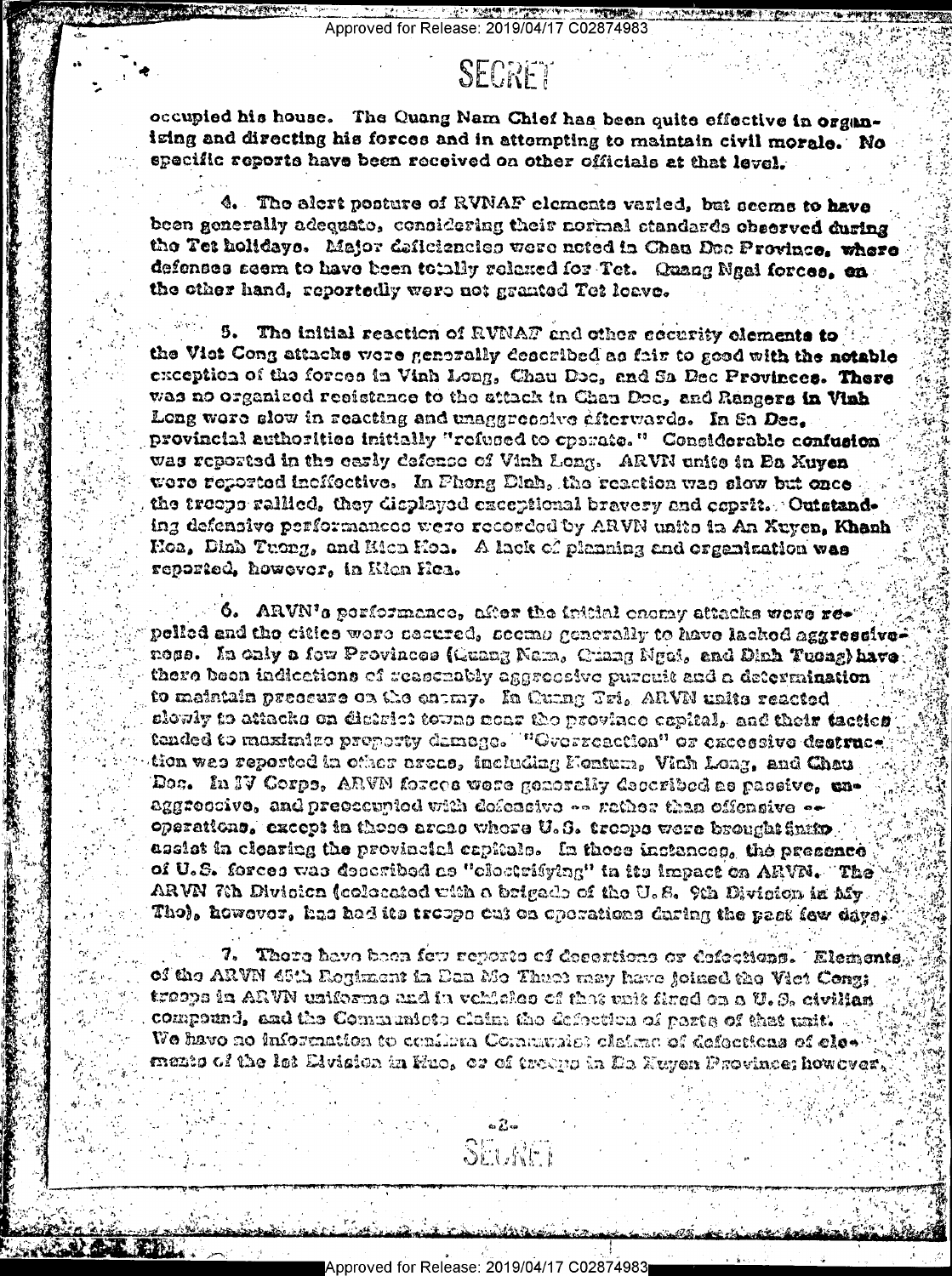Approved for Release: 2019/04/17 C02874983 OLUNE I

the nature of the eituation in Hue precludes confidence that the absence of. reporting should be construed as negative confirmation. Various GVN officials have montioned defections by individual officers assigned to headquarters and support units in the Saigon area, but details on identifications and circumstances are lacking. In two instances, trosps on leave for Tet were reported returning to their units; in one case (Go Gang) they were formed into a provisional reaction company. In Sa Dec Prevince, however, the Viet Cong reportedly occupied a number of outposts (presumably RF and PF) in rural areas, and Liberation Front flags were reported flying over them. Also in that province, RD cadres reportedly "melted away." In Chau Doc, some military officials reportedly defied their uniforms when the Viet Cong entered the city, but put them back on after the enemy was driven off. There is almost no information available on the status of RVNAF elements at the district, village, and hamlet level, where the Viet Cong have been active in several provinces, nor on the status of EVNAF elements on leave in rural areas during Tet. These elements would seem to be vulnerable to local VG propaganda claims of success.

8. There are few reports indicative of current RVNAF combat effectiveness. In Quang Tri, concern has been expressed about dwindling annunition, gasoline, and other supplies and the absence of resupply movements from the beleaguered let Division headquarters in Hue. Reports on casualties in individual units have been rane. In two instances ARVN units are reported at considerably reduced atrongth; one battalion reinforcing Vinh Long reportedly had only 90 men, while another battallon in Chau Doc reportedly had only 200 men present for duty of an assigned strength of 600. It can be assumed that many units are considerably below strength because of the apparently widespread disruption of communications and transportation facilities which probably has delayed the return of trosps from Tet. feave. Moreover, the psychological impact of the Vict Cong offensive may add to the mormelly high AWOL, and desertion rates accordated with Tet.

9. We have virtually no reports specifically describing RVNAF morale as other than fair to geed. Other indicators -- lack of aggressiveness, indiscipline in the form of looting and pilforing -- suggest that morale has been shaken to some entent. Moreover, some efficers have expressed concesa at the lack of U.S. military outpost in certain areas, and othere heve repeated sumors prevalent among the civil populace alleging U.S. collusion in various forms with the Vict Cong. Victuamese Marinos fighting in Saigen have empressed discatiofaction with the U.S. Af-16 rifle, slicging. it is inferior to the AK-47 automatic rifleo with which the Viet Coag are equipped. This concern has not been reported sloowhers, but other RVFIAF elements, not so well-equipped as the Marines, andy he once again sypreheagive over their selatively Matted fireparer as they were when they fixet encountered enemy unite armed with the new family of 7.02 ram small arms  ${\bf in}$  1964-65. The Vietnamess Liarinos have also reflected concern vill we

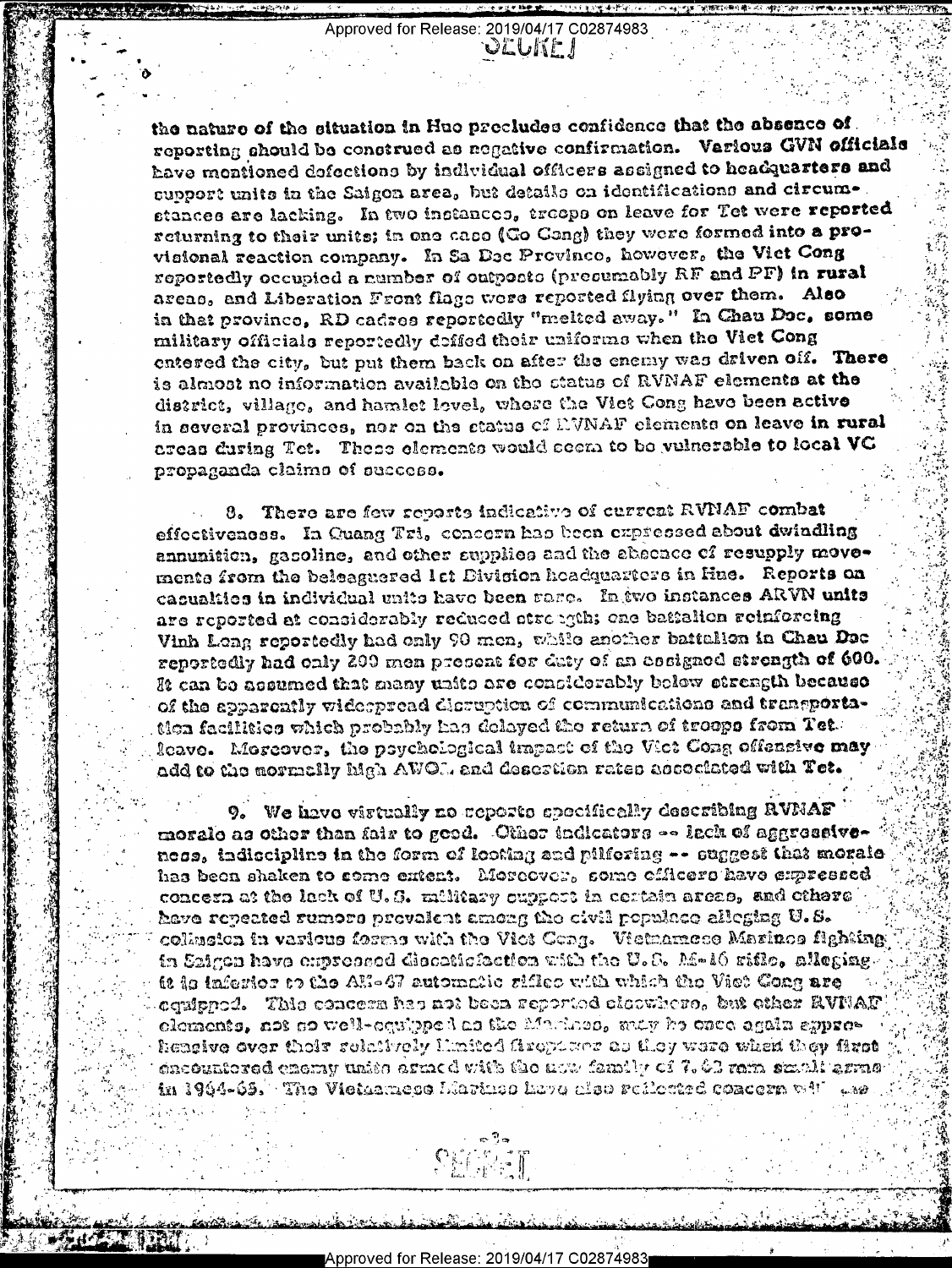Approved for Release: 2019/04/17 C02874983

## SECRET

apparently plentiful supply of B-40 and B-41 rocket launchers in the hands of Viet Cong units in Saigon; they have also been used extensively in other areas and may have adversely impressed other RVNAF elements.

10. Fopular reactions to ARVN performance have been mixed. In two instances (Quang Tri and Khanh Hoa), the populace reportedly has indicated gratitude or appreciation for ARVN's performance. In most areas. the people are reported to be confused, frightened, traditionally passive or non-committal, while in other areas (Quang Tri, Phan Thiet, Long Khanh, Vinh Binh, Vinh Long, Ba Xuyen, and Chau Doc) the popular reaction has been generally unfavorable to RVNAF. A mixture of these reactions has been reported in the Saigon - Gia Dinh arca. Criticism of the RVNAF ranges from complaints about the lack of security to bitterness at the allegedly wanton dectruction of property. In neveral areas (Vinh Long, Ba Xuyen, and Saigon) looting and pilforing by ARVN and police elements has been charged.

It. In sum, it is difficult to generalize, with confidence, from the fragmentary information available. It does appear that most ARVN units --. and National Polico and other paramilitary elements -- reacted reasonably well to the initial attacks. Subsequently, there seems generally to have been a lack of aggressiveness and some breakdowns in discipline have been reported. It seems likely that morale and confidence have been shaken to some degree, but morale does not appear to have collapsed. It would also seem likely that most units are at least temporarily well below normal strength. Because of the disruption of communications, RVNAF units may not be well-informed of the situation, and thus succeptible to the same rumors that seem to be upsetting the civil populace. Their vulnerability to Vict Cong propagands is thus also probably greater than usual. On balance, some ARVN elements would seem to be ill-prepared for sustained or renewed preseure without a respite of several weeks. While many units can etill be expected to perform well and give good account of themselves, some of those in isolated areas and operating without close U.S. support might dicintegrate. We would expect RF and PF elements to be generally more chaky than ARVN, particularly those in relatively toolated rural areact